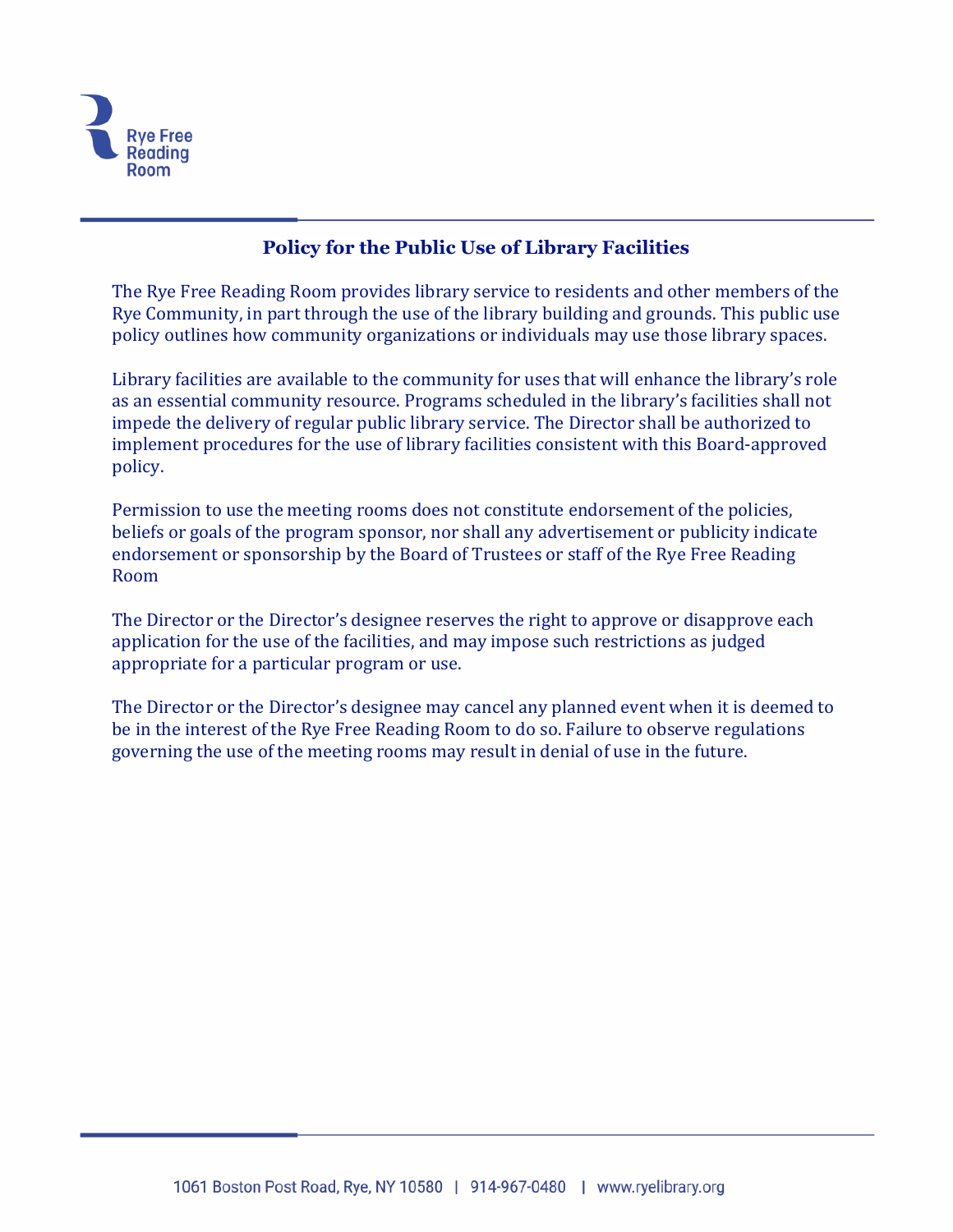

Space Use Regulations and Requirements

- Facilities are scheduled on a first-come, first-served basis and are available at the sole discretion of the Director or the Director's designee.
- Library activities and those the library jointly sponsors with other organizations will have first priority in scheduling. Where possible, scheduling preference will be given to applicants based in Rye.
- Library facilities may be made available to non-library organizations for the pursuit of social, cultural, educational, recreational and non-partisan political activities. Religious organizations are eligible to schedule meetings but they may not hold worship or instructional services at the library.
- Unless approved by the Director or the director's designee, use of Library meeting facilities by an individual or organization shall not exceed five times per year.
- Reservations may be made up to 6 months in advance.
- No program shall be permitted which poses the imminent threat of public unrest or violence. No program shall be permitted that endangers patrons, staff, facilities, or otherwise materially interferes with operations of the Rye Free Reading Room.
- There will be no smoking or use of smokeless tobacco products; an applicant who wishes to serve alcohol must obtain prior approval by the library and must provide the library with a copy of the proper permit if it will be sold.
- Applicant must provide all supplies, food, paper goods and service utensils, other than items included on equipment list.
- Existing exhibitions displayed in the Meeting Room will be closed to the public when it has been reserved for a program. Objects on display may not be moved or disturbed.
- The applicant must restore the premises to their original condition immediately after they have been used with all trash bagged for removal.
- Program publicity is the applicant's responsibility, though the Library may include program notices in its regular publication and on its website. Inclusion of nonlibrary programs in library publications and on the library website is strictly at the discretion of the Director or the Director's designee.
- In case of emergency building closure, the program will be cancelled and the applicant will be offered the opportunity to reschedule or to have room fees refunded.
- All displays and brochures for the meeting will be contained within the meeting room. No displays except directional signs will be allowed in the public area of the Rye Free Reading Room.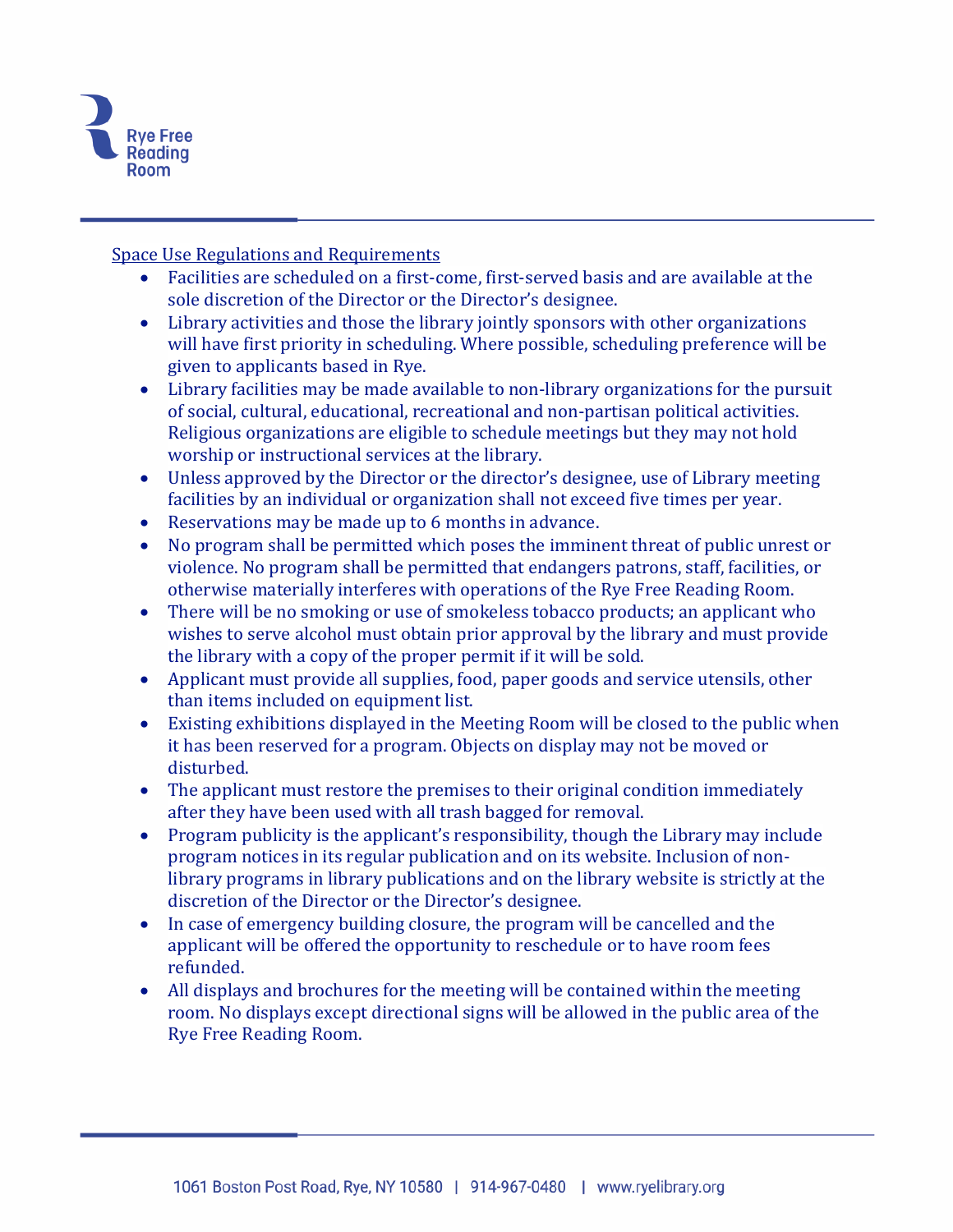

• Any furniture, equipment, or materials (collectively, "Additional Equipment"), brought into the building for the applicant's program is the responsibility of the applicant and must have prior approval of the Library Director or designee. The Library assumes no responsibility whatsoever for any property placed in the Library in connection with the applicant's program. The applicant agrees to indemnify, defend, and hold harmless the Library, its Trustees, employees and volunteers from any and all liability for any loss, injury or damage to persons or property which may be sustained during or by reason of a program or the Additional Equipment used during the program held on the Library's premises.

#### Applicant Categories:

- Nonprofit users who pay no rental fees or personnel costs for events open to the public at no cost to attendees and that take place when the library is open.
- Nonprofit users who pay no rental fee but who pay excess personnel costs for events that take place when the library is closed
- Users who pay a rental fee and excess personnel costs for
	- o Regularly scheduled member/board meetings of local nonprofit organizations that are not open to the public
	- o Meetings open to the public with a fee charged for attendance
	- o Private events and/or meetings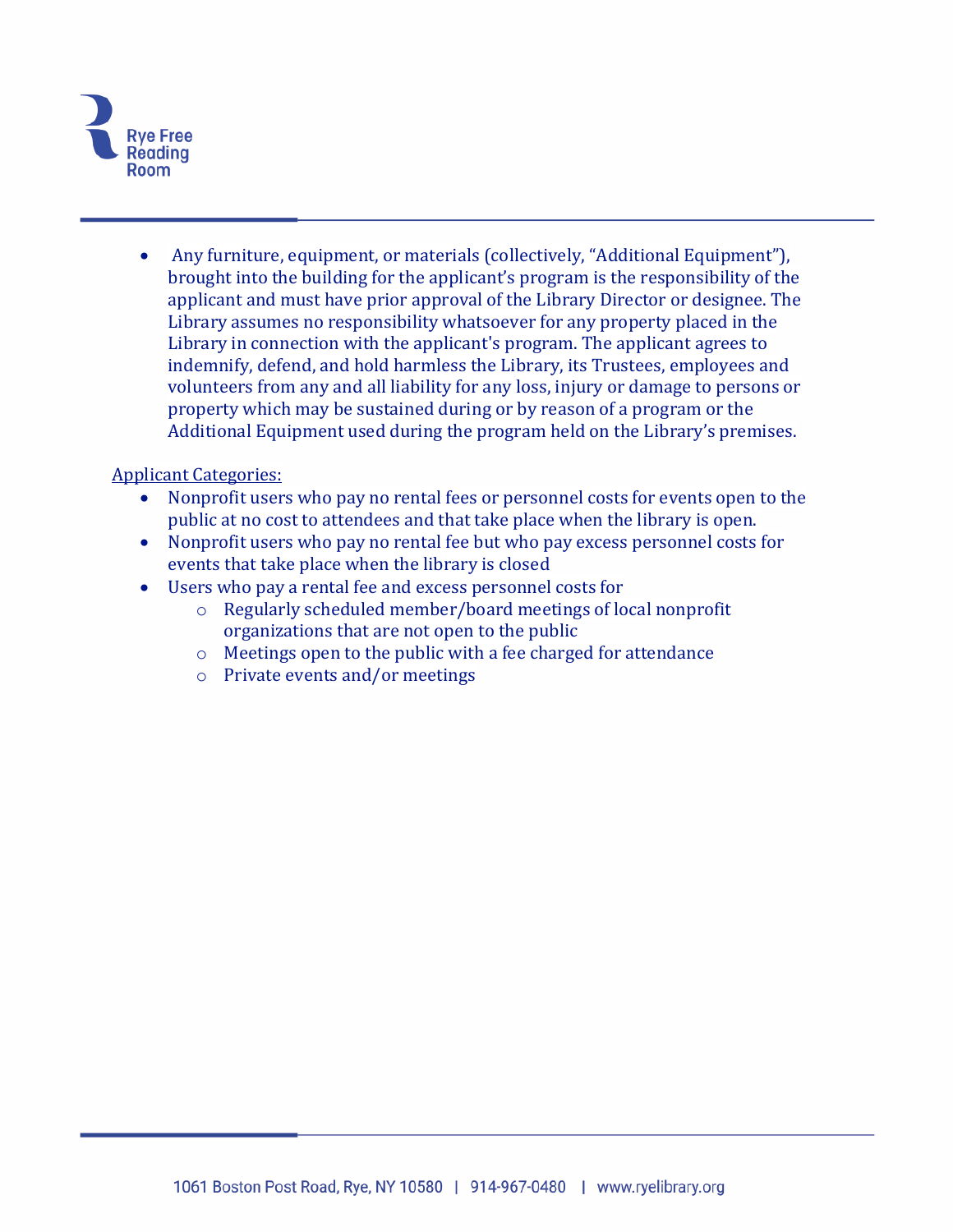

## Application Process

- 1. An application must be made in writing on the official application form and submitted.
	- a. Applications for use of the library's facilities when the library is not open to the public must be signed by the President or authorized officer of the organization or business requesting use of the facility. If applicant is an individual, they must agree to be financially responsible for the event and library facility. If the applicant is a youth group or organization, a responsible adult over the age of 18 years must co- sign application.
	- b. Applicant must agree to have an authorized adult representative in attendance who shall supervise all persons upon the premises to ensure that the event is conducted in a safe and orderly manner and that none engage in unlawful or improper conduct.
	- c. Applicant must agree to accept full responsibility for the facilities and to comply with all regulations governing its use. This binds the applicant and organization, if any, to hold harmless, defend and indemnify the Rye Free Reading Room from and against any and all claims of injury, death and/or property loss or damage arising from any condition of the premises, or any acts or omissions of the applicant or organization or others in connection with the program or event.
- 2. A "reserved" date may be established over the phone or via e-mail prior to application submission, but the date is not final until the application form is received and approved by the appropriate Library staff.
- 3. In the event that the program must be cancelled, please notify the Library in a timely manner.
- 4. Room-use fees should be paid at the time the application is approved but no later than one week prior to the program/event.
- 5. The applicant is liable for any damage done to the premises, its furnishings or equipment.
- 6. The Rye Free Reading Room may require applicants who will use the meeting room's audio visual facilities to deposit a check for \$500 as a security deposit, to be returned after the event if there is no damage.
- 7. The Rye Free Reading Room reserves the right to require insurance for an event.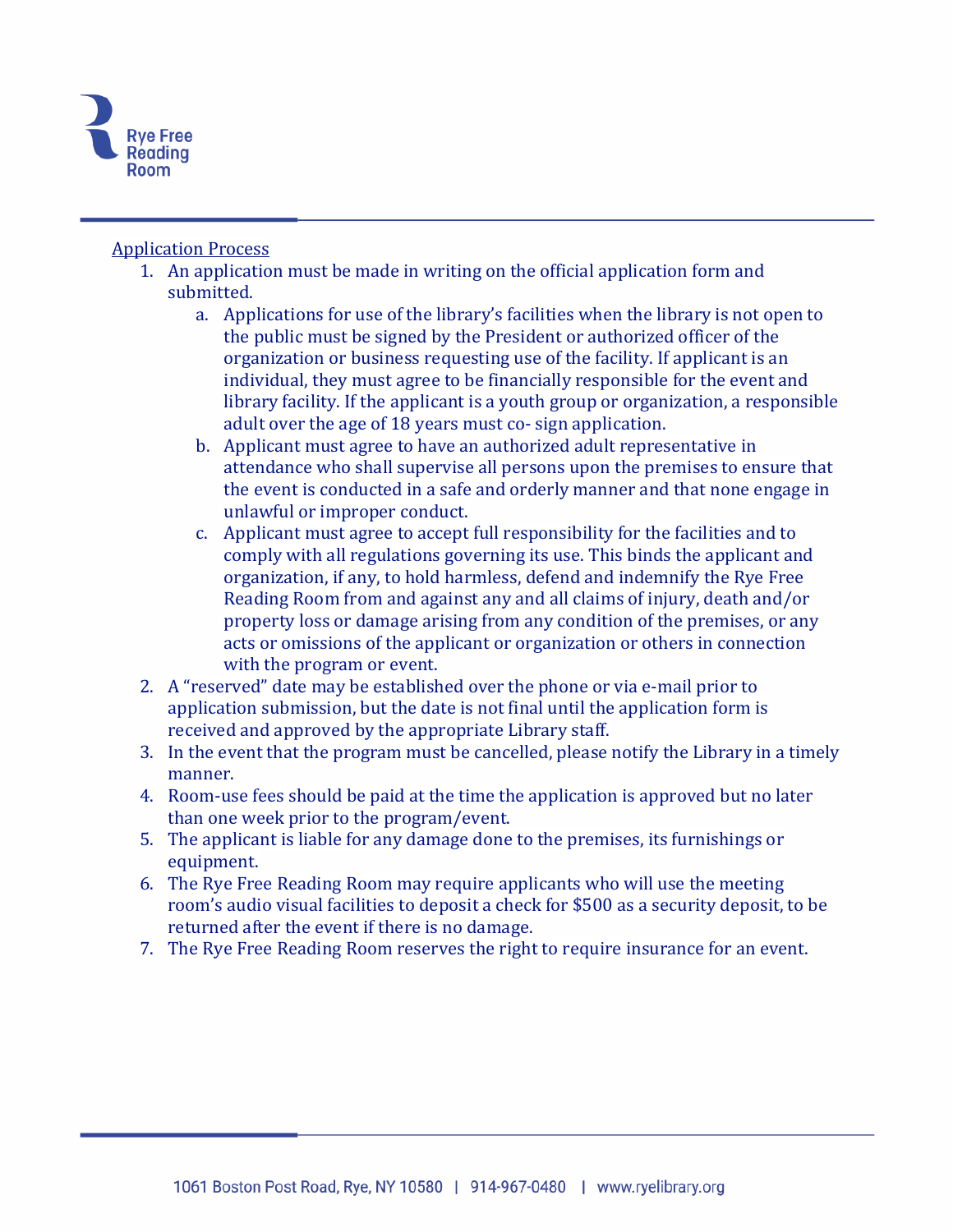

#### Fees for Room Use:

Donors to the library may qualify to use the library's facilities at no rental cost as authorized by the Director or the Director's designee.

The Library will charge excess personnel costs for events that require additional staff for:

- 1. Audio visual support
- 2. Assistance with event held when the library is not open to the public
- 3. Special room set-up or custodial services before or after the event.

Fee Categories – Community Meeting Room

- Free public events
	- o Cosponsored by the library or hosted by donors
		- (1) No fee
		- (2) Hourly personnel rate \$50/hour
- Events for which attendees are charged an entry/program fee
	- (1) Fee \$200/3-hour period
	- (2) Hourly personnel rate \$50/hour
- Private events
	- o Presented by non-profit organizations
		- (1) Fee \$200/3-hour period
		- (2) Hourly personnel rate \$50/3-hour period minimum
	- o Presented by business, professional or other for-profit organizations
		- (1) Fee \$350/3-hour period
		- (2) Hourly personnel rate \$50/3-hour period minimum
	- o Private social events fees to be negotiated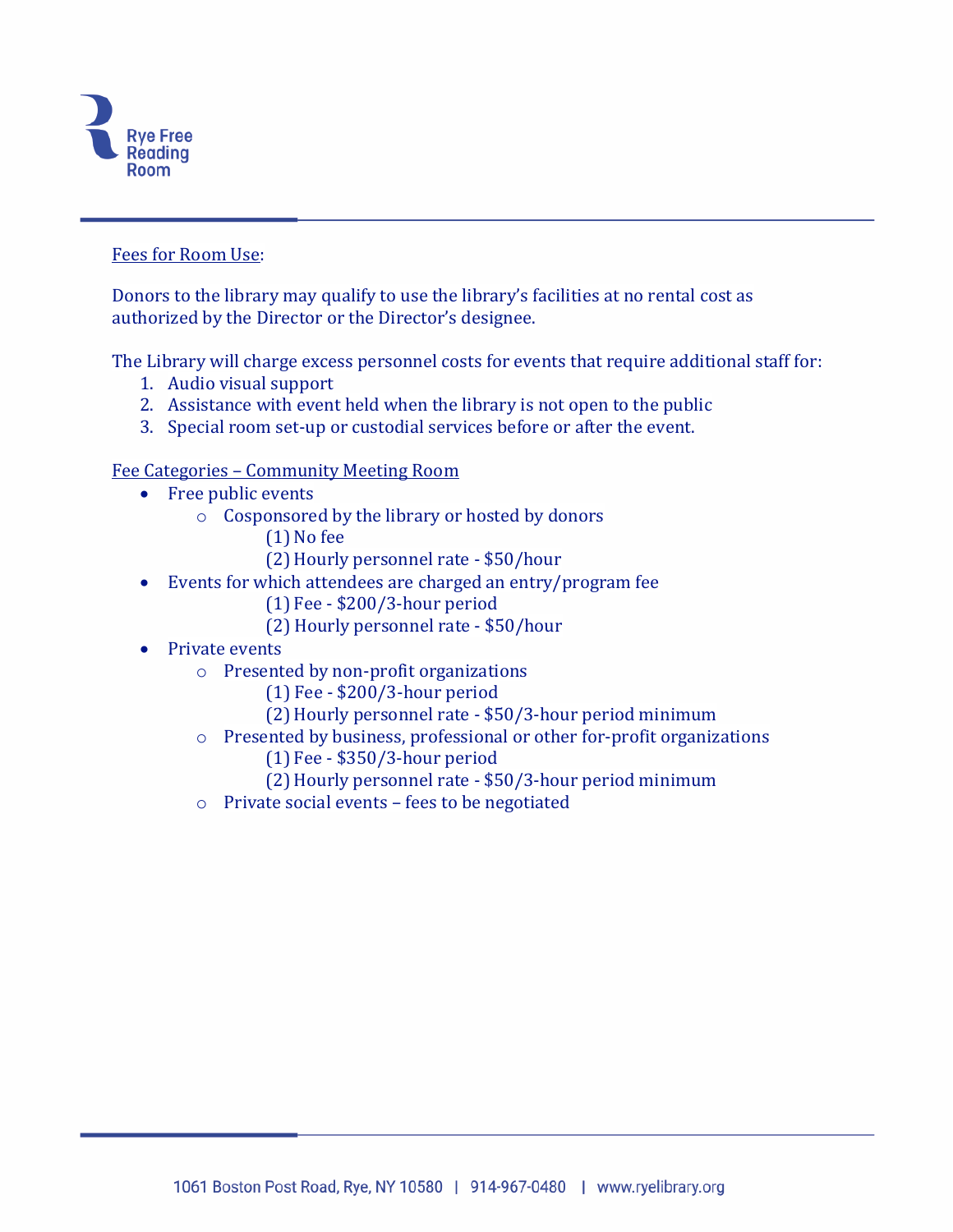

Fee Categories – Local History Room (2nd floor)

- Free public events
	- o Cosponsored by the library or hosted by donors
		- (1) No fee
		- (2) Hourly personnel rate \$50/hour
- Events for which attendees are charged an entry/program fee
	- (1) Fee \$100/3-hour period
	- (2) Hourly personnel rate \$50/hour
- Private events
	- o Presented by non-profit organizations
		- (1) Fee \$100/3-hour period
		- (2) Hourly personnel rate \$50/3-hour period minimum
	- o Presented by business, professional or other for-profit Organizations
		- (1) Fee \$250/3-hour period
		- (2) Hourly personnel rate \$50/3-hour period minimum
	- o Private social events fees to be negotiated

#### Fee Categories – Ogden Nash Room (2nd floor)

- Free public events
	- o Cosponsored by the library or hosted by donors
		- (1) No fee
		- (2) Hourly personnel rate \$50/hour
- Events for which attendees are charged an entry/program fee
	- (1) Fee \$100/3-hour period
	- (2) Hourly personnel rate \$50/hour
- Private events
	- o Presented by non-profit organizations
		- (1) Fee \$100/3-hour period
		- (2) Hourly personnel rate \$50/3-hour period minimum
	- o Presented by business, professional or other for-profit Organizations
		- (1) Fee \$250/3-hour period
		- (2) Hourly personnel rate \$50/3-hour period minimum
	- o Private social events fees to be negotiated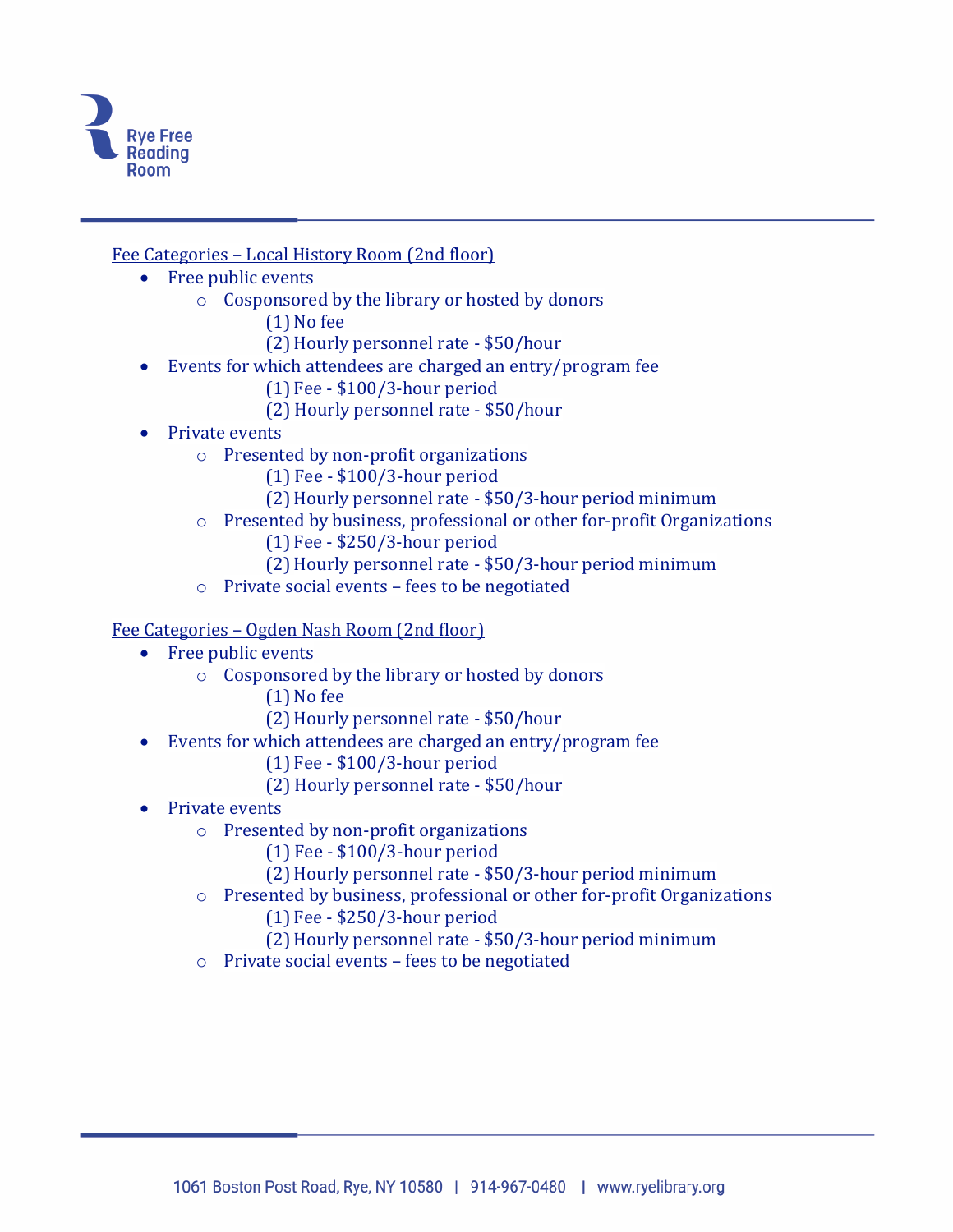

Fee Categories – Stadium Seating (1st floor)

- Free public events
	- o Cosponsored by the library or hosted by donors
		- (1) No fee
		- (2) Hourly personnel rate \$50/hour
- Events for which attendees are charged an entry/program fee
	- (1) Fee \$100/3-hour period
	- (2) Hourly personnel rate \$50/hour
- Private events
	- o Presented by non-profit organizations
		- (1) Fee \$100/3-hour period
		- (2) Hourly personnel rate \$50/3-hour period minimum
	- o Presented by business, professional or other for-profit Organizations
		- (1) Fee \$250/3-hour period
		- (2) Hourly personnel rate \$50/3-hour period minimum
	- o Private social events fees to be negotiated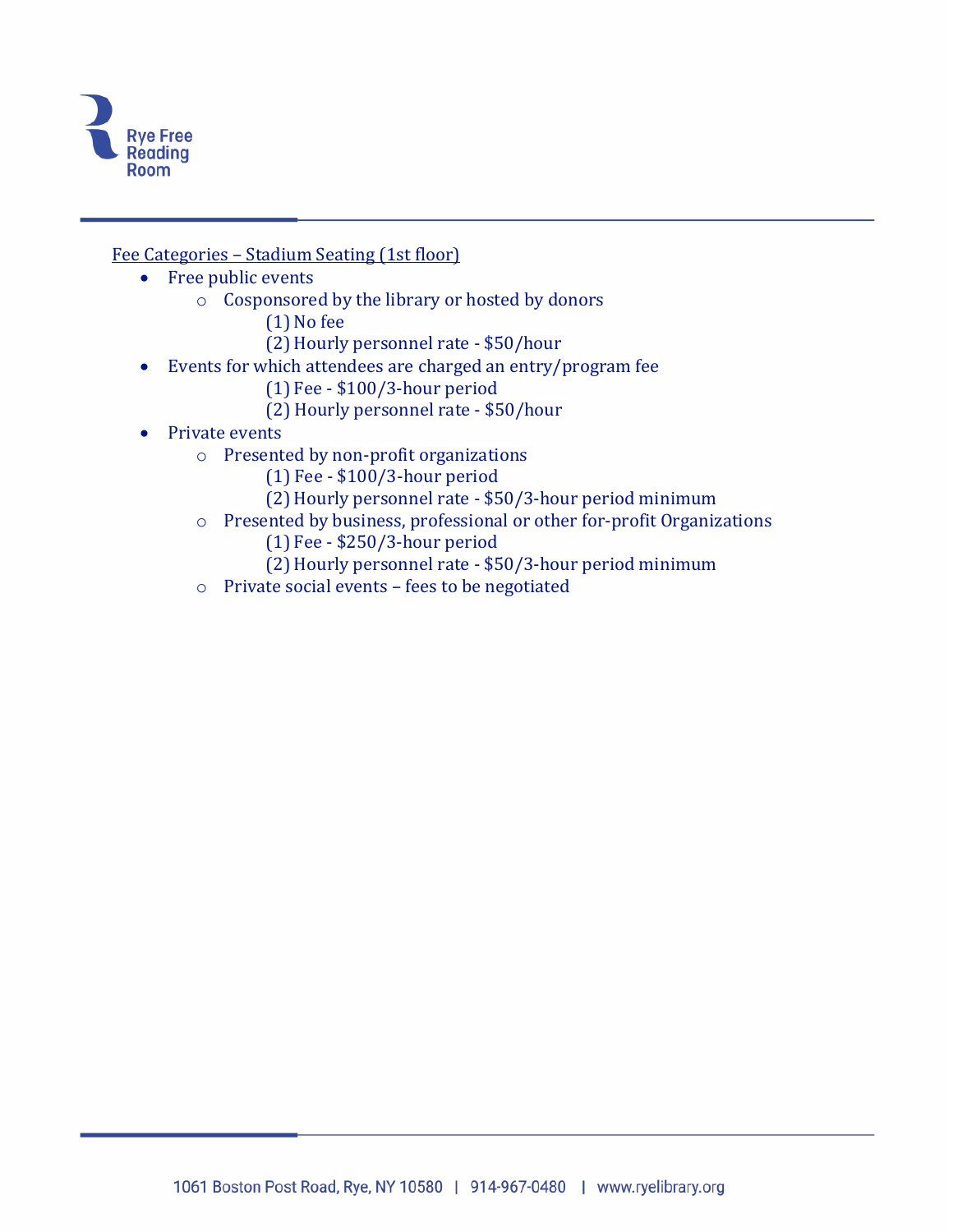

Meeting Room Facilities Available: *Meeting Room* Capacity: 80 seated at 10 tables 100 seated in rows 110open room reception Equipment: 10 tables 3' X 6' 100 stacking chairs DVD player Cable Television Projector Ceiling mounted projection screen Wireless Internet connection Laptop computer Wireless lavalier microphone Microphones on (2) table or (1) floor stand Podium Pantry with refrigerator and microwave oven Coffee pot (50 cup) *Local History Room* Capacity: 8 seated at 4 tables Equipment: 4 stationary tables 2' x 4' 8 chairs Flat screen monitor Computer/Internet/Wireless connection *Ogden Nash Room* Capacity: 10 seated at 3 tables Equipment: 3 stationary tables 3' x 3' 10 chairs Flat screen monitor Computer/Internet/Wireless connection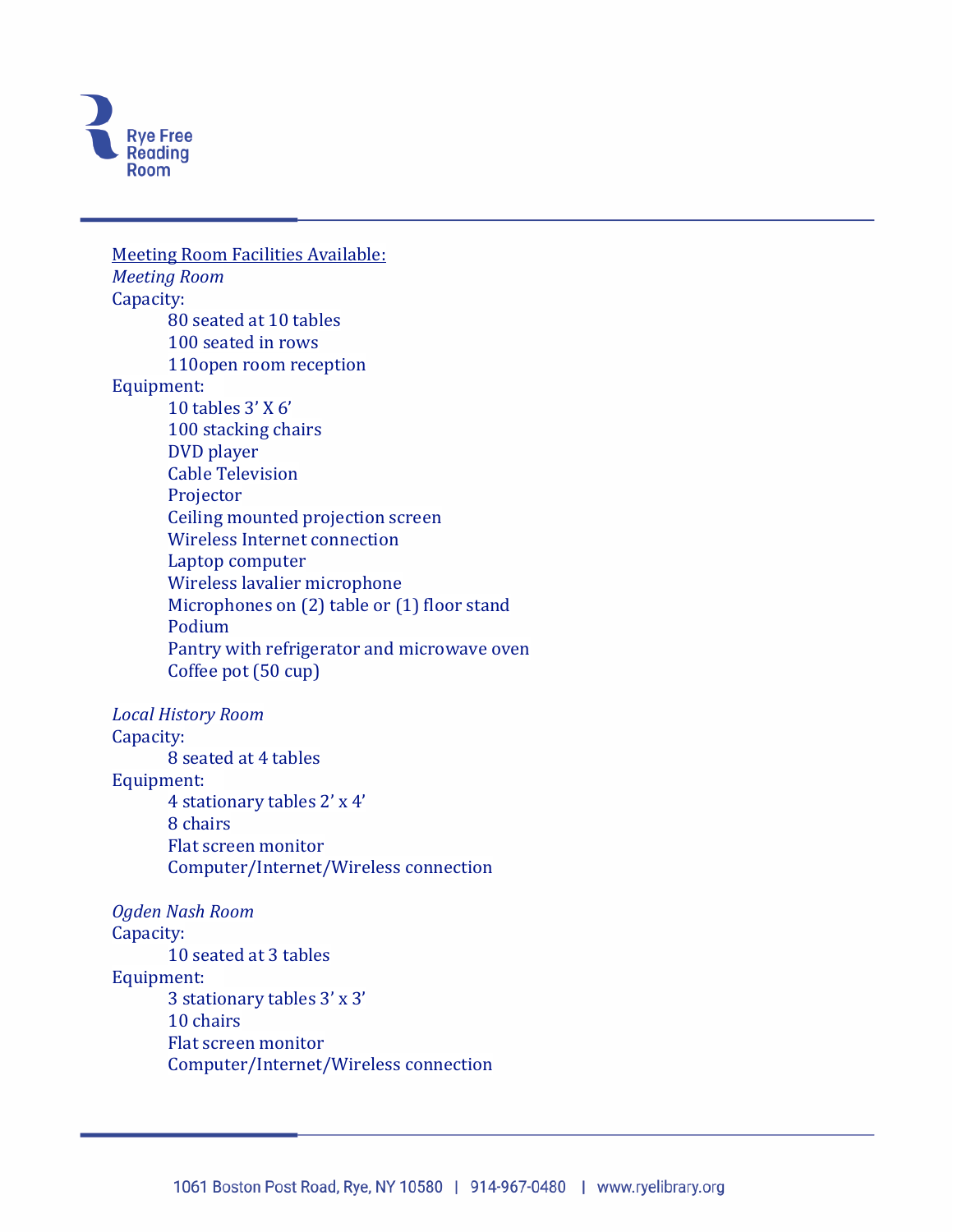

*Stadium Seating* Capacity: 30 seated at 4 rows Equipment: Flat screen monitor Computer/Internet/Wireless connection

The Library does not have a dedicated parking lot. Parking for programs is limited to neighboring community parking lots.

Schedule of Availability

- Meeting Room Weekdays - 8:00 a.m. – 9 p.m. Saturday - 9:00 a.m. – 9 p.m. Sunday - 12 noon – 9 p.m.
- Local History Room Monday, Tuesday, Wednesday, Thursday - 9:30 to 8:00 pm Friday - 9:30 to 5:30 pm Saturday - 10 am to 5 pm
- Ogden Nash Room Monday, Tuesday, Wednesday, Thursday - 9:30 to 8:00 pm Friday - 9:30 to 5:30 pm Saturday - 10 am to 5 pm
- Stadium Seating Monday, Tuesday, Wednesday, Thursday - 9:30 to 8:00 pm Friday - 9:30 to 5:30 pm Saturday - 10 am to 5 pm